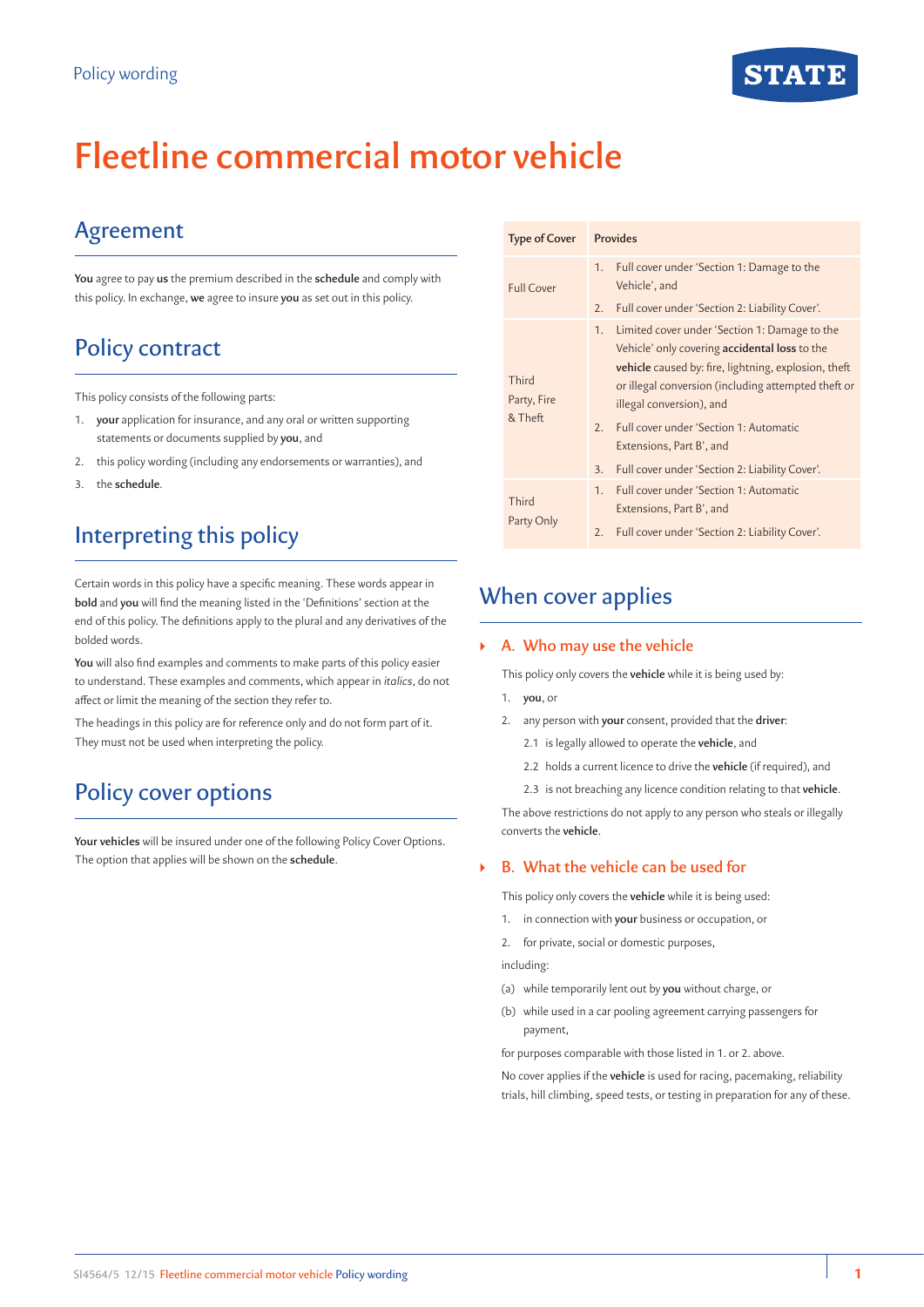## Section 1: Damage to the vehicle

## ` **Accidental loss to the vehicle**

**You** are insured for **accidental loss** to the **vehicle** occurring anywhere in New Zealand.

## Section 1: Automatic extensions

In addition to the cover under 'Section 1: Damage to the Vehicle' above, **we** also provide the following automatic extensions.

## ` **A. Breakage of windscreens and window glass**

This extension only applies where the **vehicle** is insured for 'Full Cover' as described in the 'Policy Cover Options'.

**You** are insured for **accidental loss** to windscreens, windows and sunroofs (including scratching or damage to bodywork resulting solely from the broken glass), provided that:

- 1. **we** have accepted the claim under 'Section 1: Damage to the Vehicle', and
- 2. there has been no other **loss** to the **vehicle**.

No excess applies to this extension.

## ` **B. Damage caused by an uninsured third party**

This extension only applies where the **vehicle** is insured for 'Third Party, Fire and Theft' or 'Third Party Only' as described in the 'Policy Cover Options'.

This extension is independent of cover provided under 'Section 1: Damage to the Vehicle'.

**You** are insured for **accidental loss** to the **vehicle** that:

- 1. occurs in New Zealand, and
- 2. is caused by an uninsured driver of another vehicle,

provided that:

- (a) **you** give **us** enough information to establish that the driver of the other vehicle was completely at fault, and
- (b) **you** supply **us** with enough information to positively identify the third party, or the vehicle (such as the correct registration).

The most **we** will pay under this extension for any one **vehicle** is:

- 1. the **market value** of the **vehicle**, or
- 2. \$5,000,

whichever is the lesser.

No excess applies to this extension.

## ` **C. Death by injury**

**You** are insured for:

- 1. a death payment of \$10,000, and
- 2. funeral costs, in excess of any entitlement under ACC, up to a maximum of \$5,000,

if the **driver** dies as a direct result of **injury** sustained in an **accident**, provided that:

- (a) the **accident** is covered under 'Section 1: Damage to the Vehicle' and
- (b) the death occurs within 12 months of the **accident**.

'General Conditions Part A item 5' does not apply to this extension.

Where **we** pay a claim under this extension:

- 1. **we** will make any payments under this extension to the deceased(s) legal representative(s), and
- 2. if more than one individual becomes entitled to payment under this extension through a single **accident**, the amount payable will be divided equally between them.

## ` **D. Employees vehicles**

**We** will extend this insurance to include **accidental loss** to vehicles owned by **your** employees, provided that:

- 1. the vehicle is used in connection with **your** business, and
- 2. the employee has personal motor vehicle insurance insuring the vehicle, and
- 3. the business use of their vehicle results in the employees' personal motor vehicle insurance no longer applying.

The most **we** will pay under this extension is \$50,000 for any **event**.

### ` **E. Expediting costs**

**You** are insured for the reasonable costs of express freight and overtime to expedite repairs to the **vehicle**, as a result of **accidental loss** covered under 'Section 1: Damage to the Vehicle'.

## ` **F. Goods in transit**

**You** are insured for **accidental loss** to property that is being carried in, or on any **vehicle** arising from a claim under 'Section 1: Damage to the Vehicle' provided that:

- 1. the **vehicle** belongs to **you**, and
- 2. the property belongs to **you**, and
- 3. **loss** to the property is caused by the **vehicle**:
	- 3.1 catching fire, or
	- 3.2 overturning, or
	- 3.3 being involved in a collision.

The most **we** will pay under this extension is \$5,000 for any **event**.

An excess of \$100 applies to this extension.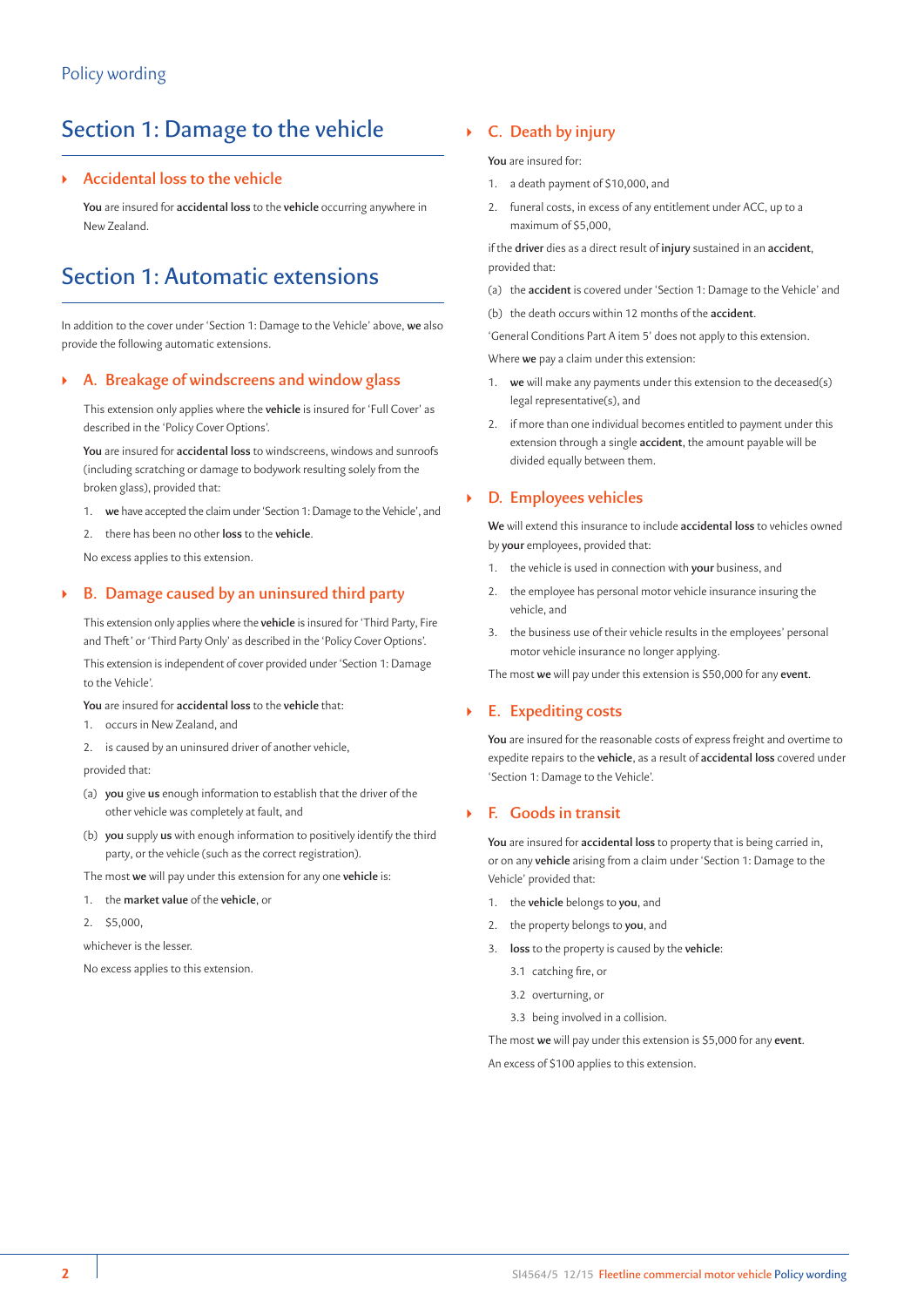## ` **G. Hoists**

**You** are insured for **accidental loss** to hydraulic rams and hoists, provided that:

- 1. the ram or hoist is permanently attached to the **vehicle**, and
- 2. the **loss** is a result of mechanical breakdown or failure of the ram or hoist.

'Section 1: Exclusions Part A item 3' does not apply to this extension. The most **we** will pay under this extension is \$5,000 for any **event**. An additional excess of \$500 applies to this extension.

### ` **H. Load recovery**

**You** are insured for the reasonable costs **you** incur to:

- 1. recover, reload or trans-ship any load carried by the **vehicle** to the nearest place of safety, and
- 2. remove debris from any road, carriageway or parking area, arising from a claim under 'Section 1: Damage to the Vehicle'.

This extension does not cover any fines or penalties payable by **you**. The most **we** will pay under this extension is \$5,000 for any **event**.

#### ` **I. Return home cover**

**You** are insured for the reasonable costs **you** incur to:

- 1. hire another vehicle to complete the journey, or
- 2. hire another vehicle to return to the place the journey commenced from, and
- 3. return the **vehicle** to the premises where it is normally based, following its repair or, in the event of theft or conversion, its recovery,

arising from a claim under 'Section 1: Damage to the Vehicle', provided that the **vehicle** is unable to be used or driven.

The most **we** will pay under this extension is:

- 1. \$2,000 for any **event**, and
- 2. \$5,000 during an **annual period**.

#### ` **J. Reward**

**You** are insured for a reward that **you** offer and pay to successfully secure the return of the **vehicle** following its theft, provided that:

- 1. **we** have accepted a claim under 'Section 1: Damage to the Vehicle', and
- 2. **you** have **our** prior approval to offer the reward.

The most **we** will pay under this extension is \$5,000 for any **event**.

## ` **K. Safety of the vehicle**

**You** are insured for the reasonable costs **you** incur to ensure the immediate safety of the **vehicle**, following a **loss** covered under 'Section 1: Damage to the Vehicle'.

### ` **L. Recovery costs**

**You** are insured for the reasonable costs **you** incur to salvage or recover the **vehicle**, and deliver the **vehicle** to a place of repair or inspection, following a **loss** covered under 'Section 1: Damage to the Vehicle'.

### ` **M. Tarpaulins, sheets, ropes or chains**

**You** are insured for **accidental loss** to tarpaulins, sheets, ropes or chains while in or on the **vehicle**.

The most **we** will pay under this extension is \$2,000 for any **event**. An excess of \$250 applies to this extension.

#### ` **N. Tyre damage**

**You** are insured for **accidental loss** to any tyre (including its inner tube) fitted to the **vehicle**, provided that the **vehicle** is not primarily used for driving on public or private roads.

'Section 1: Exclusions, Part A item 1' does not apply to this extension.

**We** will at **our** option pay:

- 1. the cost to repair the damage, or
- 2. an amount equal to the reasonable cost of repair, or
- 3. the cost to replace the tyre, or
- 4. an amount equal to the cost of the tyre immediately prior to the **loss**.

The most **we** will pay under this extension is \$5,000 for any **event**.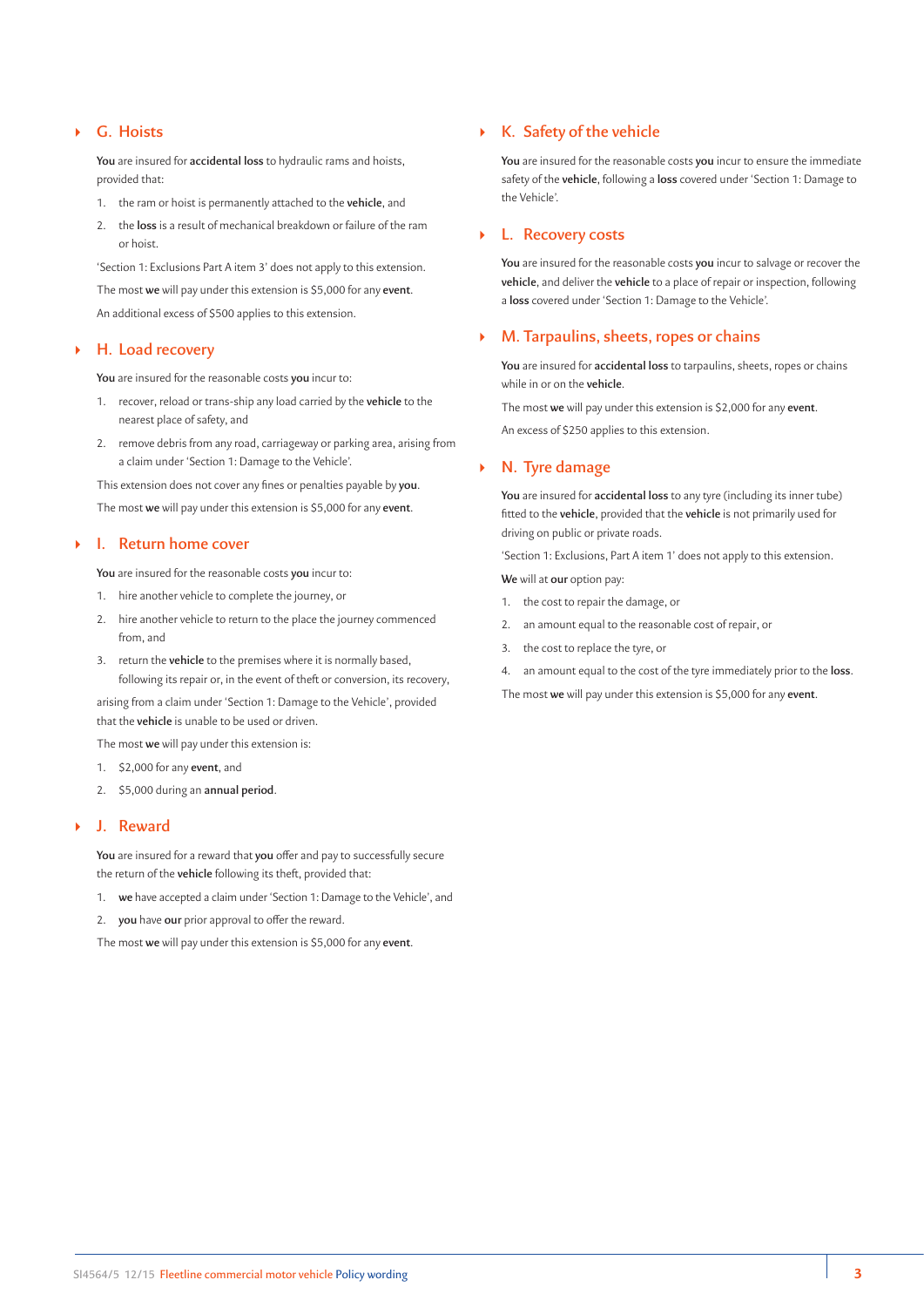## Section 1: Optional extensions

These optional extensions only apply where specified in the **schedule**.

### ` **A. Foreign objects**

**You** are insured for the **accidental loss** connected with the ingestion or entry of a foreign object into any agricultural implement or machine. 'Section 1: Exclusions, Part D' does not apply to this extension.

#### ` **B. Loss of use**

**You** are insured for the reasonable costs **you** incur to hire a substitute vehicle following a **loss** under 'Section 1: Damage to the Vehicle', provided that:

- 1. the substitute vehicle is of a similar make, model and specification to the **vehicle** that suffered the **loss**, and
- 2. repair or replacement of the **vehicle** is carried out as soon as possible (**you** must help **us** achieve this).

Cover under this extension begins:

- 1. after **we** have had the opportunity to assess and authorise repairs to the **vehicle**, or
- 2. from the date the **vehicle** was stolen or is declared an **agreed total loss** by **us**,

whichever occurs first.

Cover under this extension ends once:

- 1. the repaired **vehicle** is returned to **you**, or
- 2. **we** have settled **your** claim in full,

whichever occurs first.

This extension does not cover petrol, insurance or normal running costs.

'Section 1: Exclusions Part B' does not apply to this extension.

The most **we** will pay under this extension is:

- 1. the daily limit as specified in the **schedule**,
- 2. to a maximum of 60 days inclusive of the excess period (below).

The excess under this extension is the amount of the first 7 days of the rental costs.

## Section 1: Exclusions

#### ` **A. Types of loss not covered**

This policy does not insure:

- 1. punctures, cuts or bursts to **your** tyres. However, this exclusion does not apply to punctures, cuts or bursts that result in or from a **loss** otherwise covered under 'Section 1: Damage to the Vehicle'.
- 2. rust or corrosion. This exclusion is limited to the part immediately affected and does not apply to any resultant **accidental loss** to any other part of the **vehicle**.
- 3. damage or failure that is:
	- 3.1 mechanical, or
	- 3.2 electrical, or
	- 3.3 electronic.

However, this exclusion does not apply to the above types of **loss** to the **vehicle** where it results in or results from any of the following external causes: fire, collision, overturning, immersion in water, flood, malicious damage, theft or illegal conversion, earthquake, volcanic eruption, hydrothermal activity, geothermal activity or tsunami.

- 4. wear and tear. This exclusion does not apply to any resultant **accidental loss** to any other part of the **vehicle**, unless it is to:
	- 4.1 the engine hydraulic systems, or
	- 4.2 the engine transmission systems, or
	- 4.3 any other engine part or engine component.

### ` **B. Consequential loss**

This policy does not insure:

- 1. loss of use or any costs or expenses that result from this (or any other consequential loss), unless expressly insured under 'Section 1: Damage to the Vehicle', 'Section 1: Automatic Extensions' or 'Section 1: Optional Extensions'.
- 2. depreciation, or loss in value.

#### ` **C. Defects in design/specifications/materials**

This policy does not insure **loss** connected with:

- the failure of, or
- 2. any defect in, or
- 3. any fault in,

the **vehicle's** design, specifications or materials.

This exclusion is limited to the part immediately affected and does not apply to any resultant **accidental loss** to any other part of the **vehicle**.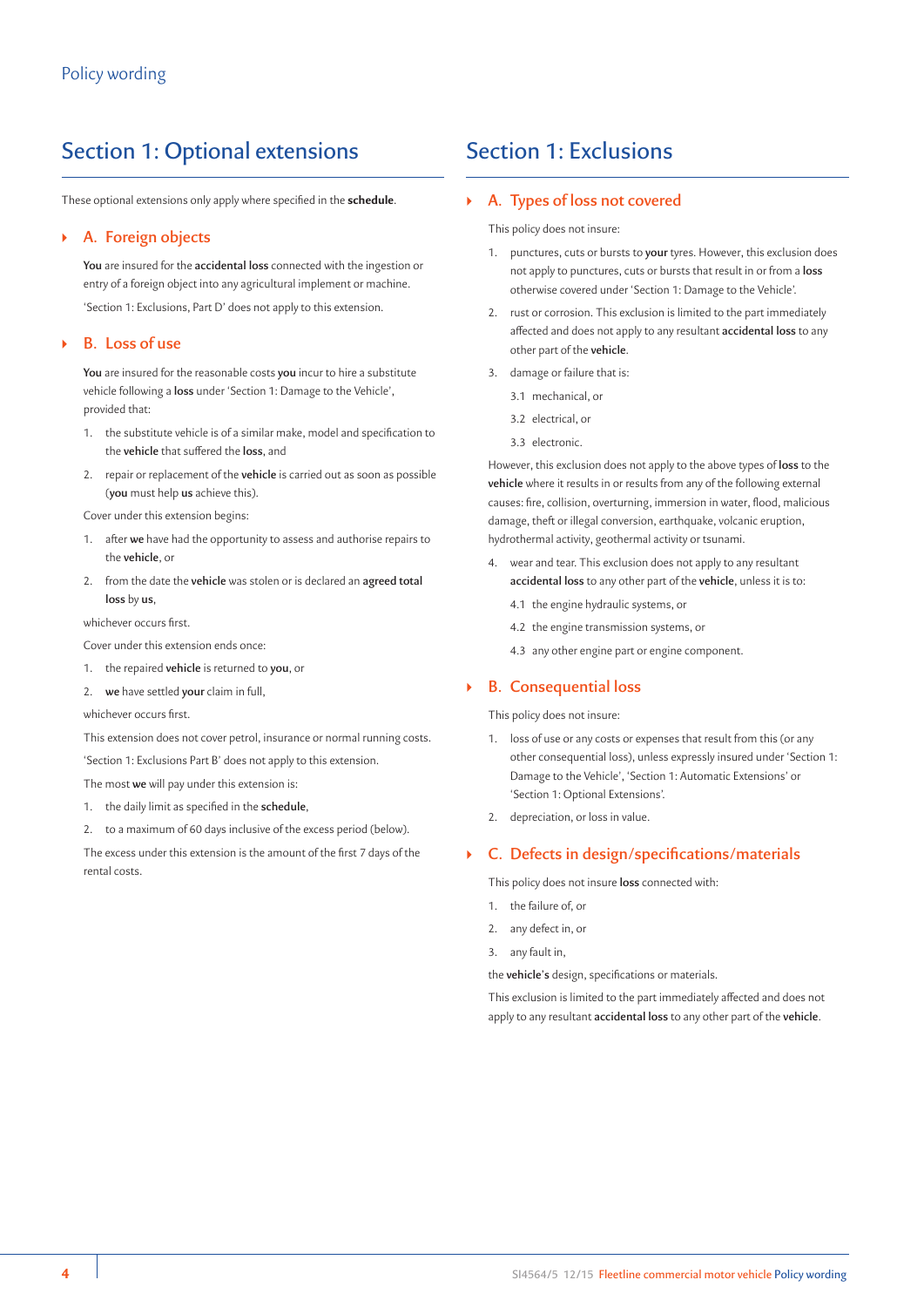## ` **D. Foreign objects in agricultural implement**

This policy does not insure **loss** connected with the ingestion or entry of any foreign object into any agricultural implement or machine *(e.g. tractor or hay bailer)*.

## ` **E. Theft by purported purchaser**

This policy does not insure **loss** of the **vehicle** arising from a purported purchaser:

- 1. using any fraudulent scheme or device, or
- 2. practising any false pretence,

to obtain it from **you**.

*Important: Please also read 'General Exclusions'.*

## Section 1: Basis of settlement

## ` **A. Method of indemnity**

**We** will indemnify **you** by whichever of the following options **we** choose. **We** will:

- 1. pay the cost of repairs, or
- 2. pay an amount equal to the reasonable cost of repair, or
- 3. replace the **vehicle** with a vehicle of similar condition, or
- 4. pay an amount equal to the **market value** of the **vehicle**.

#### ` **B. Maximum amount payable**

Unless stated differently in this policy, the maximum amount **we** will pay is:

1. **market value** of the **vehicle**, or

2. the sum insured shown in the **schedule**, whichever is the lesser.

## ` **C. Excess**

The excess shown in the **schedule** will be deducted from the amount of the **loss** for each **event**, unless a different excess or nil excess is stated in this policy. If more than one **vehicle** suffers **loss** from a single **event**, only one excess will apply, being the highest excess.

## ` **D. Leased vehicles**

This part only applies where the **vehicle** is insured for 'Full Cover' as described in the 'Policy Cover Options'.

If the **vehicle** is leased, and:

- 1. **we** determine it is an **agreed total loss**, and
- 2. the **vehicle** weighs 3,500 kilograms or less,

**we** will pay the **market value** or the residual value, whichever is the greater. However, our settlement will not include any of the following:

- 1. penalties for early termination,
- 2. penalties for any additional distance travelled,
- 3. unpaid obligations under the lease at the time of the **loss**,
- 4. penalties resulting from lack of servicing or poor maintenance,
- 5. 'balloon' payments,
- 6. the amount by which the residual value of the **vehicle** exceeds 120% of its **market value**, where a guaranteed buy back agreement is in place.

### ` **E. Obsolete vehicles**

If the **vehicle** is no longer manufactured, **we** will not pay more than the supplier's or manufacturer's last list price for any:

- 1. part, or
- 2. **accessory**,

for that **vehicle** plus the reasonable costs of fitting that part or **accessory**.

## ` **F. Replacement vehicle**

This part only applies where the **vehicle** is insured for 'Full Cover' as described in the 'Policy Cover Options'.

If **we** declare the **vehicle** is an **agreed total loss**, **we** will replace the **vehicle** with a new one of the same make, model, and specification, provided that:

- 1. the make/model/specification is currently available in New Zealand, and
- 2. the **vehicle** is less than 12 months old (from first being registered in New Zealand as a new vehicle), and
- 3. the **vehicle** weighs 3,500 kilograms or less.

If **you** do not want the **vehicle** replaced with a new one, **we** will pay **you** the:

- 1. **market value** of the **vehicle**, or
- 2. sum insured specified in the **schedule**,

whichever is the lesser.

#### ` **G. Sub-limits**

The most **we** will pay under any automatic or optional extension is:

- 1. the amount specified in this policy wording, or
- 2. the amount specified in the **schedule**,

whichever is the higher.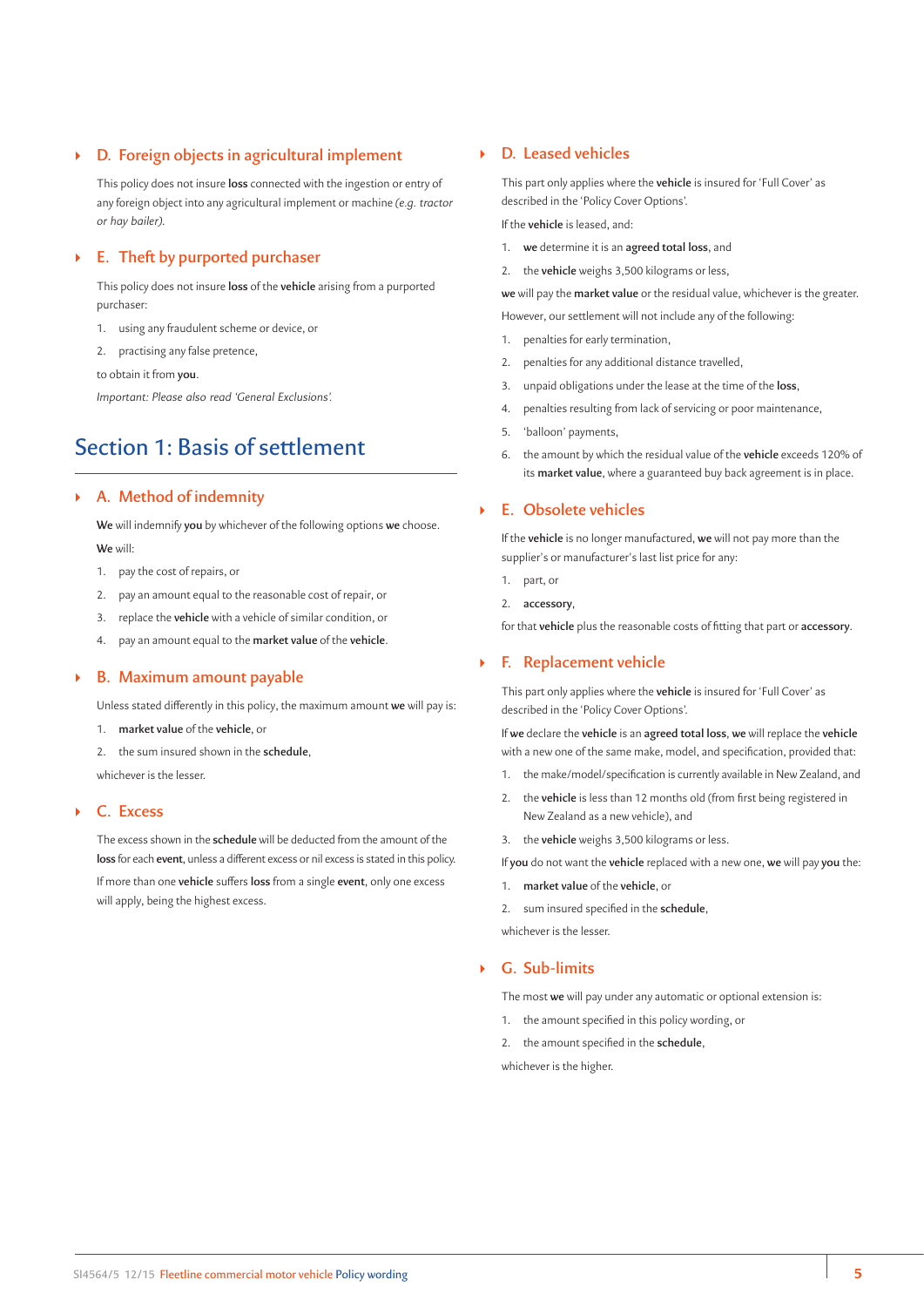## Section 2: Liability cover

## ` **A. Damages and costs**

**You** are insured for **your** legal liability following:

- 1. **accidental bodily injury**, and/or
- 2. **accidental loss** to any property,

provided that the liability arises from an **event** in New Zealand in connection with the **vehicle**.

**You** are also insured for liability to pay **reparation** to a victim who has suffered **accidental bodily injury**, and/or **accidental loss** to any property as a result of **your** committing an offence arising from an **event** in New Zealand in connection with the **vehicle**.

Provided that:

- 1. **you** or any person entitled to cover under this benefit must notify **us** immediately if charged with any such offence which resulted in **loss** of property or **bodily injury** to another person; and
- 2. **we** must give **our** written approval before any offer of **reparation** is made.

There is no cover for **reparation** for any amounts that are covered under the Accident Compensation Act 2001 (Act), or would be covered but for:

- (a) a failure by the victim to correctly notify a claim to the Accident Compensation Corporation within the time required under the Act,
- (b) the victim's decision, for whatever reason, not to claim any amount he or she would be entitled to claim under the Act,
- (c) a decision by the Accident Compensation Corporation to decline a claim or limit its liability in whole or in part and for any reason whatsoever.

Nothing in this clause should be taken as providing cover for any defence costs, court costs, levies or costs awards for any offence.

Any reference in Section 2: Automatic Extensions, Section 2: Optional Extensions, Automatic Extensions to Sections 1 and 2, and Optional Extensions to Sections 1 and 2, to cover for legal liability, includes cover for liability to pay **reparation** subject to the proviso and exclusion above.

**We** also insure, on the same terms, the legal liability, including liability to pay **reparation**, of any **driver** who is driving the **vehicle** with **your** consent. **You** are also insured for **your** legal liability, including liability to pay **reparation**, if **you** drive any other vehicle that is neither owned nor hired by **you**, provided that:

- 1. the **vehicle** weighs less than 3,500 kilograms, and
- 2. the **vehicle** is being used in connection with **your** business.

**We** also insure, on the same terms, the legal liability, including liability to pay **reparation**, of any **driver** who is driving any other vehicle, in the same circumstances, with **your** consent.

If **you** are insured for **your** legal liability under Section 2: Automatic Extensions, **you** are also insured in connection with that **event**, for **your** liability to pay **reparation**, on the terms above.

Any reference to liability in any exclusion in this policy, includes liability to pay **reparation**.

### ` **B. Defence costs**

**You** are insured for **your** legal defence costs and expenses, provided that they are incurred:

- 1. to defend any civil proceeding (or threat of civil proceeding) brought against **you**, and
- in relation to an alleged liability that, if proven, would be covered under 'Section 2: Liability Cover'.

**We** will meet these costs even if the civil proceeding seems groundless.

*If you are unsure whether we will pay your costs, please talk to us before you agree to any payments.*

## ` **C. Criminal Court action / enquiries / inquests**

**You** are insured for the legal costs and expenses **you** incur to:

- 1. defend a charge of careless driving causing death arising out of the use of the **vehicle** by any **driver**, or
- 2. be legally represented at any enquiry or coroner's inquest concerning a death from the use of the **vehicle** by any **driver**,

provided that **you** are otherwise covered under 'Section 2: Liability Cover' of this policy.

The most **we** will pay is \$2,000 for any **event** involving the use of a **vehicle**.

Section 2 Exclusions, I – Offences does not apply to this benefit.

*If you are unsure whether we will pay your costs, please talk to us before you agree to any payments.*

## Section 2: Automatic extensions

In addition to the cover under 'Section 2: Liability Cover', **we** also provide the following automatic extensions.

#### ` **A. Clean up costs**

**You** are insured for costs lawfully charged by: any local body or authority, the New Zealand fire service, ambulance service, or any other entity for cleaning or restoring the site of an **accident** covered under 'Section 1: Damage to the Vehicle'.

There is no indemnity under this extension for costs arising from a Hazardous Substance Emergency. *Please read Extension B (below).*

The most **we** will pay under this extension is \$20,000 for any **event**. An excess of \$500 applies to this extension.

#### ` **B. Hazardous substance emergency**

**You** are insured for any charge the New Zealand Fire Service is authorised to impose on **you** under Section 47C of the Fire Services Act 1975, for their attendance at a hazardous substance emergency involving **your vehicle**. The most **we** will pay under this extension is \$5,000 for any **event**.

#### ` **C. General average**

**You** are insured for the costs of **General Average** that **you** are liable to meet if the **vehicle** is in transit between places in New Zealand, during the **period of insurance**.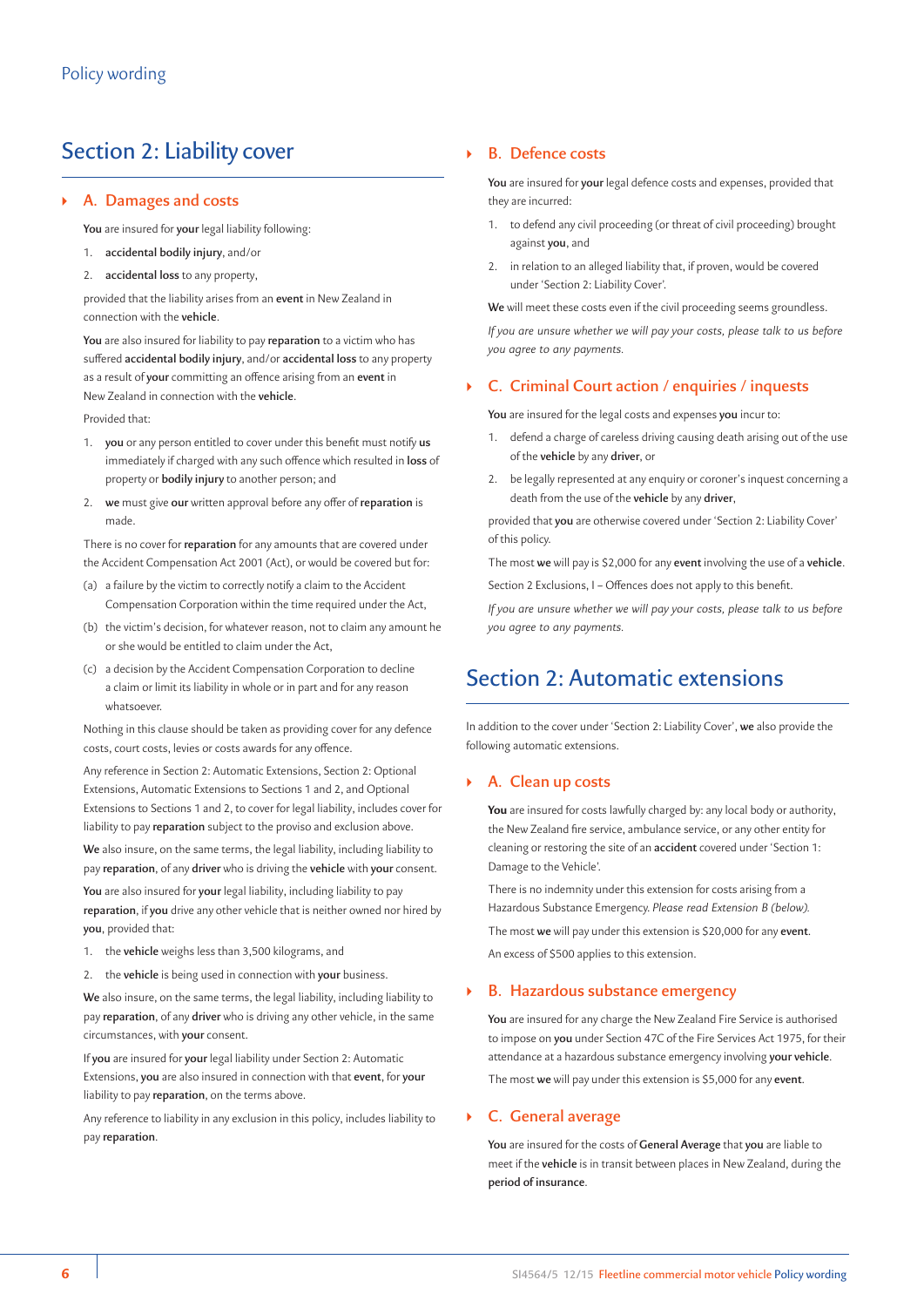## ` **D. Movement of other vehicles**

**You** are insured for **your** legal liability for:

- 1. **accidental bodily injury**, and/or
- 2. **accidental loss** to any property,

provided that the liability arises from the movement by **you** (or any of **your** authorised employees) of any vehicle that:

- (a) is parked in a position that prevents or impedes the loading or unloading of the **vehicle**, or
- (b) prevents or impedes the legitimate passage of the **vehicle**.

'Section 2: Exclusions, Part F' does not apply to this extension.

#### ` **E. Principal's indemnity**

**We** will indemnify the principal of any construction or works project for their vicarious legal liability:

- 1. where the liability arises in connection with **your** use or **your** operation of the **vehicle** on that project, and
- 2. the liability is for **accidental loss** to any property or **accidental bodily injury**.

#### ` **F. Towing**

**You** are insured for **your** legal liability for:

- 1. **accidental bodily injury**, and/or
- 2. **accidental loss** to any property, provided that:
- (a) the liability arises from the **vehicle** being used while towing any:
	- (i) single trailer or caravan, or
	- (ii) single disabled mechanically propelled vehicle, and
- (b) the towing is not for hire or reward.

'Section 2: Exclusions, Part F' does not apply to this extension.

## ` **G. Weight damage**

**You** are insured for **your** legal liability for **accidental loss** to any property (including roads) caused by the:

- 1. weight of the load being carried by **your vehicle**, and/or
- 2. weight of **your vehicle**.

'Section 2: Exclusions, Part E items 2 and 3' do not apply to this extension. The most **we** will pay under this extension is \$500,000 for any **event**. An excess of \$2,500 applies to this extension.

### ` **H. Exemplary damages**

**You** are insured for **your** legal liability for exemplary damages in New Zealand for **bodily injury** caused by, or in connection with the **vehicle**.

However, there is no indemnity for exemplary damages arising from any dishonest, fraudulent or malicious acts or omissions by **you** or anyone acting on behalf of **you**.

'Section 2: Exclusions, Part C' does not apply to this extension.

**Our** total liability will not exceed \$500,000 for any **event** and \$1,000,000 in the aggregate for all claims during an **annual period.**

An additional excess of 10% of the exemplary damages, with a minimum of \$5,000 applies.

## Section 2: Optional extensions

These optional extensions only apply where specified in the **schedule**.

## ` **A. Liability for rental vehicles – full cover**

**You** are insured for **your** legal liability to:

- 1. the owner of the rental vehicle for:
	- 1.1 **accidental loss** to the rental vehicle, and
	- 1.2 consequential losses arising from this **loss** (item 1.1 above), and
	- 1.3 other reasonably incurred costs and expenses arising from this **loss** (item 1.1 above), and
- 2. third parties as provided under 'Section 2: Liability Cover' and 'Section 2: Automatic Extensions',

provided that **you** have rejected the rental vehicle owners offer of insurance and the liability is connected with the vehicle hired by **you** under the rental agreement.

The most **we** will pay for item 1.1 (**accidental loss**) for any **event** is:

- (a) the **market value** of the vehicle (including its **accessories** and spare parts at the time of **loss**), or
- (b) \$50,000,

whichever is the lesser.

The most **we** will pay under this extension is:

- 1. \$100,000, in total, for any **event** under item 1.2 (consequential losses) and item 1.3 (other costs and expenses), and
- 2. \$10,000,000, including defence costs, for any **event** under item 2. (liability to third parties).

'Section 2: Exclusions, Part F' does not apply to this extension.

## ` **B. Liability for rental vehicles – restricted cover**

If **you** have accepted the rental vehicle owner's offer of insurance **we** will pay:

- 1. any deductible applicable under the rental vehicle owner's insurance, and
- 2. liability to third parties as provided under 'Section 2: Liability Cover' and 'Section 2: Automatic Extensions', but only for the difference between:
	- 2.1 \$250,000 (or any greater amount provided under Clause 10 of the rental agreement for liability for damage to property), and
	- 2.2 \$10,000,000,

#### for any **event**.

'Section 2: Exclusions, Part F' does not apply to this extension.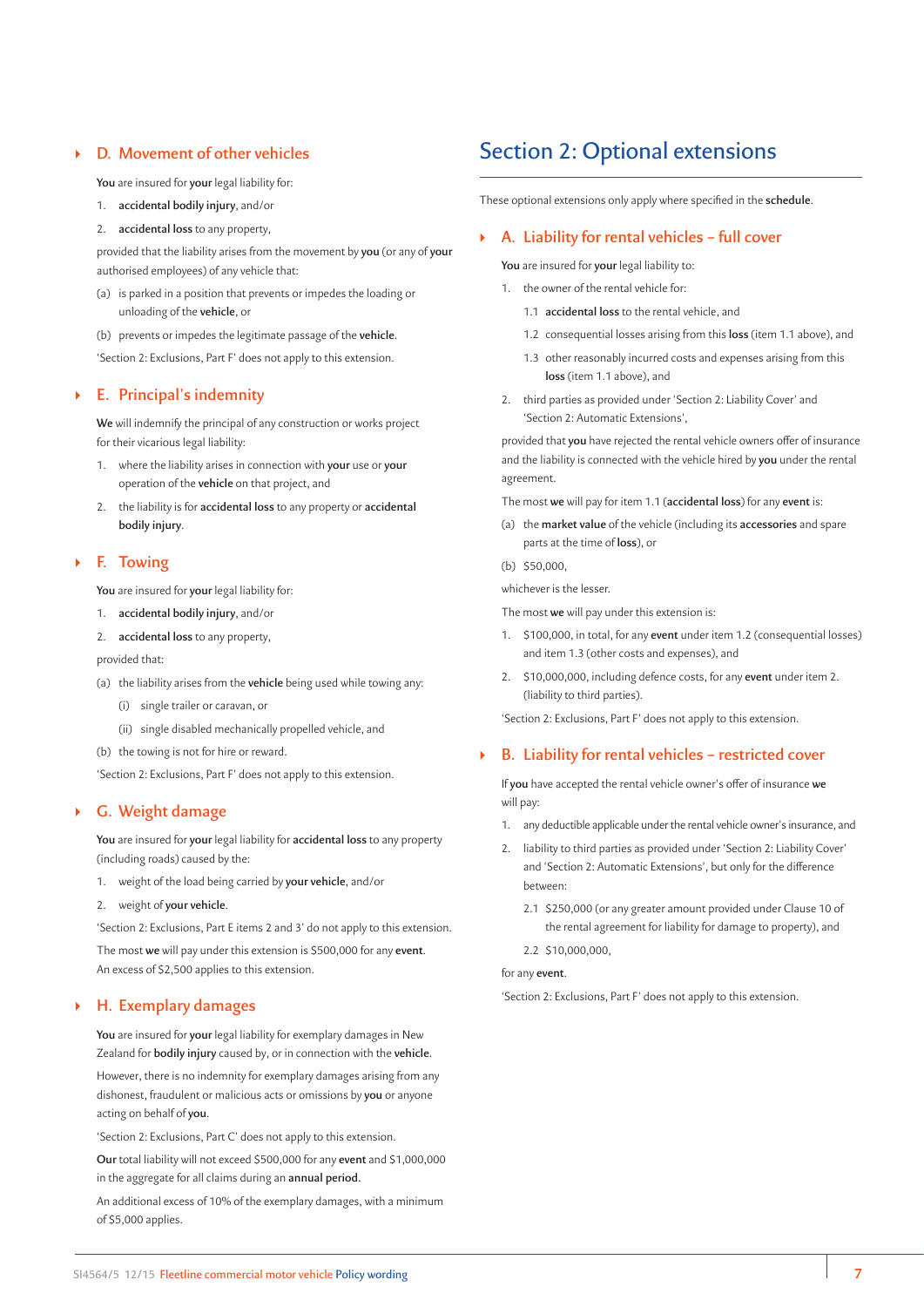## Section 2: Exclusions

## ` **A. Contractual liability**

This policy does not insure liability that **you** agree to under a contract, where that liability:

- 1. arises solely under the contract, and
- 2. does not otherwise arise at law.

## ` **B. Drivers**

This policy does not insure liability for or arising from:

1. **bodily injury** to, or

2. **loss** of property belonging to,

the **driver** of the **vehicle** or any driver, including **you**, who claims under Section 2 of this policy.

## ` **C. Exemplary damages**

This policy does not insure liability for any exemplary damages.

## ` **D. Operation of mechanical plant or machinery**

This policy does not insure liability arising out of the operation of any **mechanical plant** while it is being used for the purpose it was designed *(eg: the operation of a crane or backhoe).*

This exclusion does not apply to the operation of any fork hoist.

## ` **E. Property beneath the vehicle**

This policy does not insure liability for **loss** to any property or road caused by:

- 1. the vibration by the **vehicle**, or
- 2. the weight of the **vehicle**, and/or
- 3. the weight of the load carried by the **vehicle**.

## ` **F. Property owned or in your care**

This policy does not insure liability arising from **loss** to property that belongs to **you**, or is in **your** possession or control.

## ` **G. Transporting of a load**

This policy does not insure liability arising from the transportation of a load to or from the **vehicle**. However, this exclusion does not apply to liability arising from the actual loading and unloading of the **vehicle**.

## ` **H. Vehicles**

This policy does not insure liability arising from **loss** to any:

- 1. **vehicle** that is insured by this policy, or
- 2. property being carried in or on it.

*Important: Please also read 'General Exclusions'.*

## ` **I. Offences**

This policy does not insure any legal defence costs, fines or court costs arising from the prosecution of any offence under any Act of Parliament*.* 

## Section 2: Basis of settlement

## ` **A. Maximum amount payable**

The maximum amount payable, inclusive of defence costs, under 'Section 2: Liability Cover' and 'Section 2: Automatic Extensions', in total, for any **event** is \$10,000,000, unless a different amount is shown in this policy.

However, the maximum amount payable, inclusive of defence costs, under 'Section 2: Liability Cover' and 'Section 2: Automatic Extensions', arising out of the ownership, operation or maintenance of any **vehicles** within the restricted area of any airport used for scheduled commercial flights, is \$1,000,000 for any **event**.

## ` **B. Excess**

An excess will only apply under 'Section 2: Liability Cover' and 'Section 2: Automatic Extensions' if specified in the **schedule** or this policy.

## ` **C. Sub-limits**

The most **we** will pay under any automatic or optional extension is:

- 1. the amount specified in this policy wording, or
- 2. the amount specified in the **schedule**,

whichever is the higher.

## Automatic extensions to sections 1 & 2

In addition to the cover under:

- 1. 'Section 1: Damage to the Vehicle', and
- 2. 'Section 1: Automatic Extensions', and
- 3. 'Section 2: Liability Cover', and
- 4. 'Section 2: Automatic Extensions',

**we** also provide the following automatic extensions:

## ` **A. Additions and deletions**

**You** are insured for any additional vehicle purchased during the **period of insurance**. The additional vehicle will be automatically covered from the date of purchase.

**You** must pay **us** any additional premium if **we** request it.

Each additional vehicle will be insured for its **market value**, up to a maximum \$150,000 unless **you** advise **us** differently at the time of purchase.

If a **vehicle** is sold during the **period of insurance**, it will be deleted from the **schedule** from the date it is sold.

The premium for all additions and deletions will be calculated and paid at the end of the **period of insurance** based on 50% of the difference in value between all additions and deletions at the premium rate agreed at the beginning of the **period of insurance**.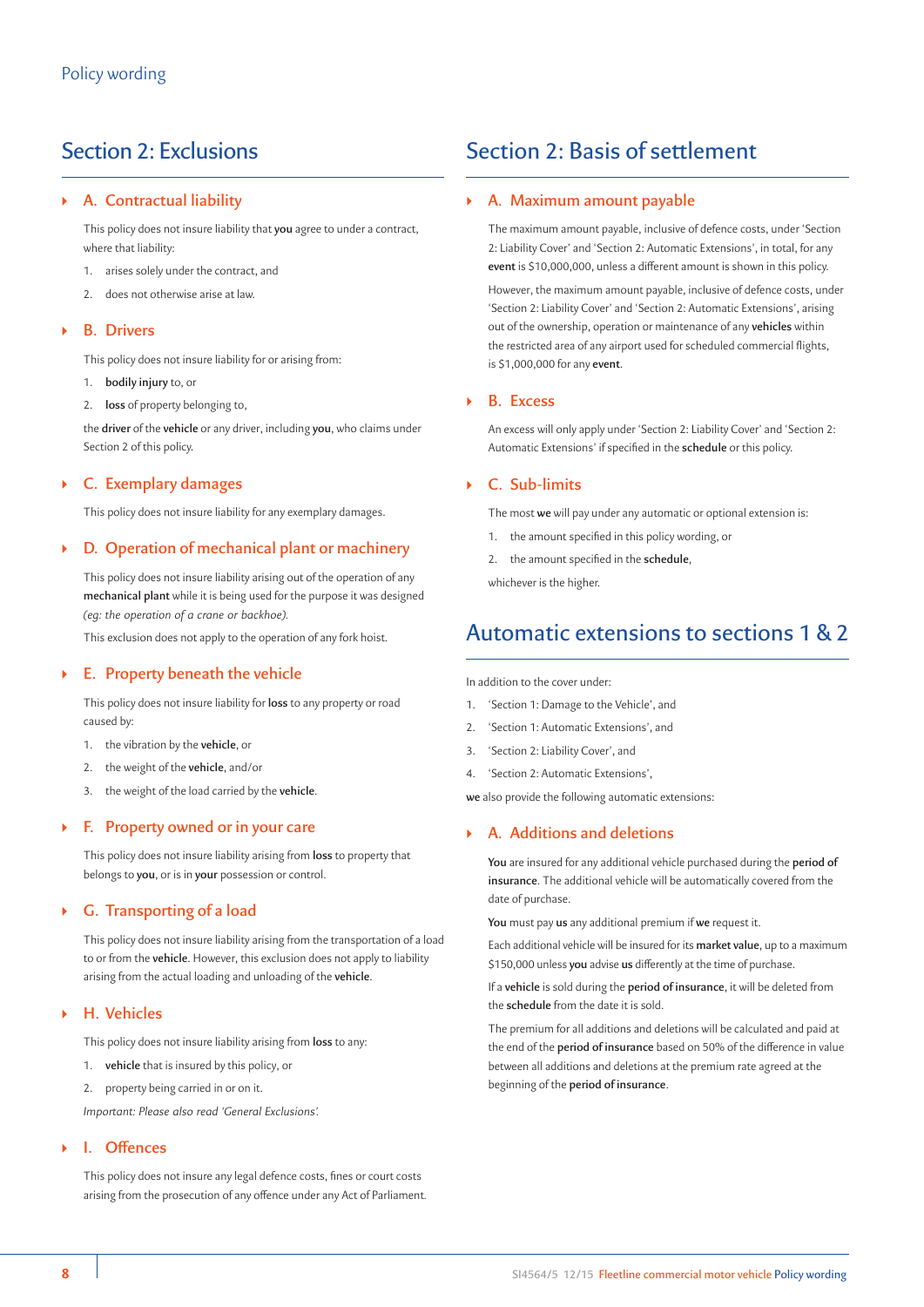## ` **B. Breach of condition**

**You** are insured where there is a breach of any condition of this policy, provided that:

- 1. the breach occurs without **your** knowledge, and
- 2. **you** advise **us** as soon as **you** are aware of the breach of condition, and
- 3. **you** pay **us** any additional premium **we** require.

An additional excess of \$2,500 applies to this extension.

## ` **C. Invalidation cover**

**You** are insured for **loss** or liability that arises when the **vehicle** is driven under any of the circumstances excluded in:

- 1. General Exclusions, Part B Driving Hours
- 2. General Exclusions, Part D Excessive Loads
- 3. General Exclusions, Part E Alcohol, Drugs, and Other Intoxicating Substances
- 4. General Exclusions, Part I Unlicensed Drivers
- 5. General Exclusions, Part J Unsafe Vehicles

provided that:

- (a) those excluded circumstances were without the knowledge of an **authorised person**, and
- (b) the claim is otherwise covered under this policy.

**You** must allow **us** to act on **your** behalf to recover the claim from other persons (including the **driver**) responsible for the **loss**.

This extension is limited solely to **loss** or liability suffered by **your** business. The liability of the **driver** or the person responsible for the **loss** or liability is not insured under this extension.

The most **we** will pay under this extension is:

- 1. \$100,000 per **event** under 'Section 1: Damage to the Vehicle', and
- 2. \$1,000,000 per **event** under 'Section 2: Liability Cover'.

An additional excess of \$2,500 applies to this extension.

## Optional extensions to sections 1 & 2

These optional extensions only apply where specified in the **schedule**.

## ` **A. Commercial motor vehicle – burning cost adjustment clause**

The premium payable for this policy is subject to adjustment on the basis of losses incurred (meaning the total amount of claims paid and reasonable estimates of claims yet to be paid, including fees, less actual and estimated recoveries) as a result of **accidents** during the **period of insurance**.

#### **1. Deposit premium**

At the commencement of the **period of insurance**, **you** will provide **us**  with a schedule of all **vehicles**, and their current market values, owned by **you** and to be included in this policy. The deposit premium will be calculated on those values. **Vehicles** acquired during the **period of insurance** will be included in this **policy** from the time of acquisition.

#### **2. Adjustment**

At the end of the **period of insurance** the adjusted premium will be calculated by dividing the amount of losses incurred by the multiplier stated in the **schedule**.

If the adjusted premium is greater than the deposit premium, then **you** will pay the difference to **us**, but not exceeding the percentage of the deposit premium stated in the **schedule**.

If the adjusted premium is less than the deposit premium, then **we** will refund the difference to **you**, but not exceeding the percentage of the deposit premium stated in the **schedule**.

#### ` **B. Profit share**

At the end of the **period of insurance**, provided **you** agree to renew this policy with **us**, we will adjust the premium payable for this policy on the following basis:

At the end of the **period of insurance**, the net premium shall be totalled together with losses incurred and the loss ratio calculated by comparing the net premium ([gross premium] less [adjustments] less [commissions if applicable]) to the total losses incurred (total amount of claims paid and reasonable estimates of claims yet to be paid, including fees, less actual and estimated recoveries).

Any profit share will be calculated on the following basis:

| Loss ratio                        | Profit share     |
|-----------------------------------|------------------|
| If $\log$ ratio less than $40\%$  | 20% profit share |
| If loss ratio between 41% and 50% | 15% profit share |
| If loss ratio between 51% and 60% | 10% profit share |

Provided any profit share will be credited against the following year's renewal premium.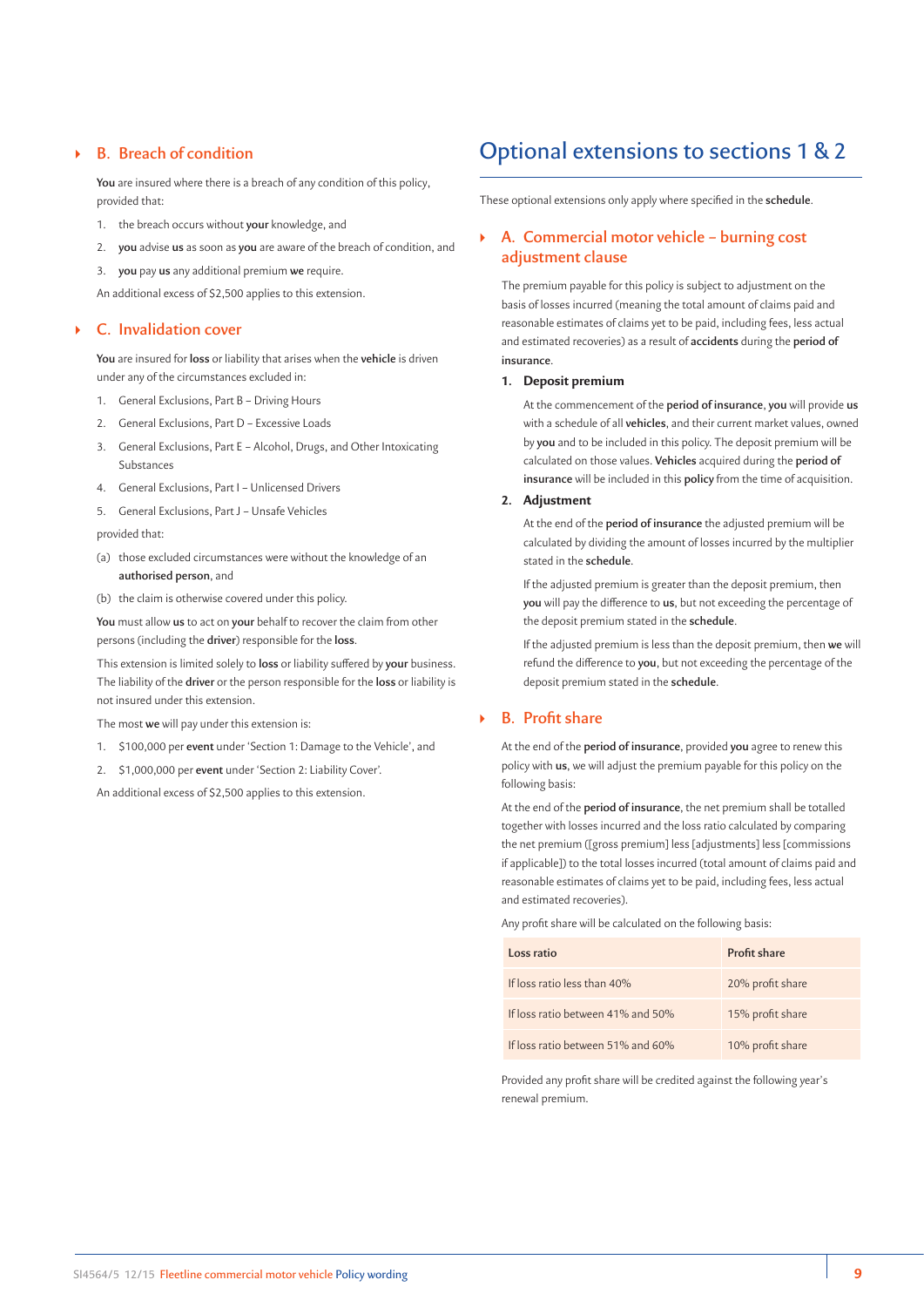## General exclusions

The following exclusions apply to all parts of this policy.

### ` **A. Confiscation**

This policy does not insure **loss**, liability, prosecution or expense of any type in connection with confiscation, nationalisation, requisition or destruction of, or damage to property by order of government, public or local authority (unless the order is given to control any **accidental loss** that is covered by this policy).

#### ` **B. Driving hours**

This policy does not insure **loss** or liability when the **vehicle** is being driven in breach of any enactment or regulations relating to driving hours.

This exclusion does not apply to any claim for **loss** arising from theft or illegal conversion of the **vehicle**.

## ` **C. Electronic data and programs**

This policy excludes loss of, or damage to **electronic data** from any cause whatsoever including, but not limited to, a **computer virus**.

This includes loss of use, reduction in functionality or any other associated loss or expense in connection with **electronic data**.

However this exclusion does not apply to physical damage to other **insured property** that results from that loss of or damage to **electronic data**, and which is not otherwise excluded.

#### ` **D. Excessive loads**

This policy does not insure **loss** or liability when the **vehicle** is:

- 1. loaded in excess of the manufacturer's recommended specifications, and/or
- 2. operated or loaded contrary to any enactment or regulations.

This exclusion does not apply to any claim for **loss** arising from theft or illegal conversion of the **vehicle**.

## ` **E. Alcohol, Drugs, and Other Intoxicating Substances**

This policy does not insure **loss** or liability when the **vehicle** is being driven by any person, including **you**, who:

- 1. has a proportion of alcohol in their breath or blood that exceeds the legal limit, or
- 2. is under the influence of any other intoxicating substance or drug, or
- 3. fails or refuses to supply a breath or blood sample as required by law, or
- 4. fails or refuses to stop, or remain at the scene, following an accident (as required by law).

This exclusion does not apply to any claim for **loss** arising from theft or illegal conversion of the **vehicle**.

## ` **F. Nuclear**

This policy does not insure any **loss**, liability, prosecution or expense of any type in connection with:

- 1. ionising radiation or contamination by radioactivity from:
	- (a) any nuclear fuel, or
	- (b) any nuclear waste form the combustion or fission of nuclear fuel.
- 2. nuclear weapons material.

## ` **G. Seepage, pollution and contamination**

This policy does not insure an event of any type in connection with seepage, pollution or contamination, unless sudden, unintended and unexpected, occurring during the **period of insurance**. The coverage under this policy is limited to costs and expenses reasonably and necessarily incurred to:

- 1. remove, store, and/or dispose of debris or the decontamination, demolish, dismantle, dewater, shore up, prop, underpin or carry out other temporary repairs consequent upon damage which is covered by the policy and caused by an insured **event**.
- 2. demolish and remove any property belonging to **you** which is no longer useful for the purpose it was intended for, provided such demolition and removal is necessary for the purpose of the reinstatement or replacement.
- 3. clean up and remove pollutants from land confined to insured premises if the discharge, dispersal, seepage, migration, release or escape of the pollutants is caused by an insured **event**.

## ` **H. Terrorism**

This policy does not insure any **loss**, liability, prosecution or expense of any type in connection with an act of terrorism, including in connection with controlling, preventing, suppressing, retaliating against, or responding to an **act of terrorism**.

## ` **I. Unlicensed drivers**

This policy does not insure **loss** or liability when the **vehicle** is being driven by a person who:

- 1. does not hold a driver's licence appropriate for the class or operation of the **vehicle** (or the **vehicles** components), unless the:
	- 1.1 **driver** has held, (and is not disqualified from holding or obtaining) and actually obtains, such a licence without a further driving test, or
	- 1.2 **vehicle** is being used for the purpose of teaching a learner to drive, and all the requirements of the law are being complied with, or
- 2. breaches any licence conditions that apply when driving the **vehicle** or the **vehicles** components.

This exclusion does not apply to any claim for **loss** arising from theft or illegal conversion of the **vehicle**.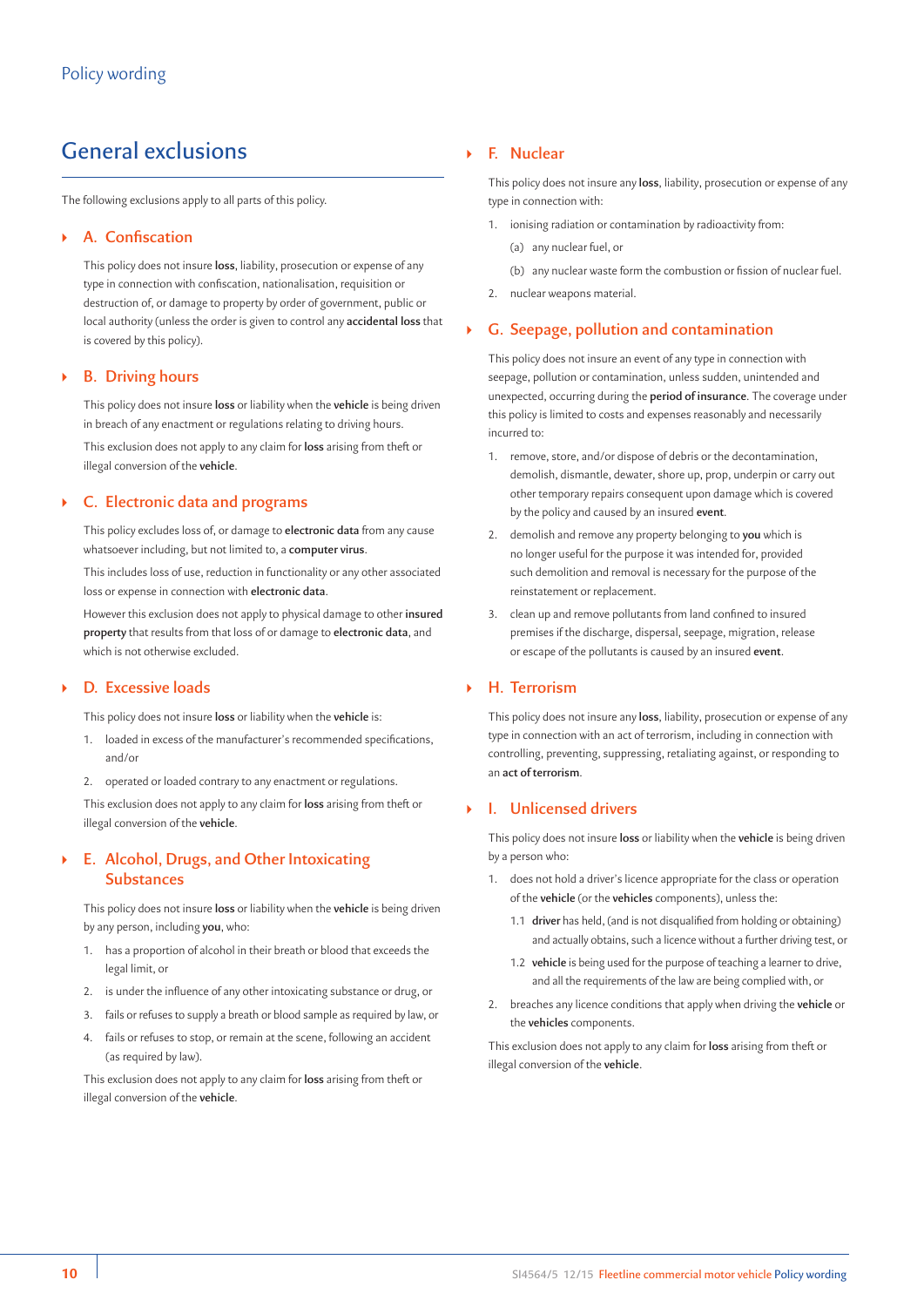## ` **J. Unsafe vehicles**

This policy does not insure **loss** or liability if the **vehicle** is being driven in an unsafe manner or condition, and:

1. that condition contributes to the **loss** or liability, and

2. **you**, or any **driver** was (or should have been) aware of that condition. This exclusion does not apply to any claim for **loss** arising from theft or illegal conversion of the **vehicle**.

### ` **K. War**

This policy does not insure any **loss**, liability, prosecution or expense of any type in connection with any of the following, including controlling, preventing or suppressing any of the following:

war, invasion, act of foreign enemy, hostilities or war like operations (whether war is declared or not), civil war, mutiny, rebellion, revolution, civil commotion assuming the proportions of or amounting to an uprising, insurrection, military or usurped power.

## ` **L. Intentional or Reckless Behaviour**

This policy does not insure loss or liability arising from any intentional or reckless act or omission.

## Managing your claim

#### ` **A. Your obligations**

#### **1. Advise us**

If **you** become aware of any situation that is likely to give rise to a claim, **you** must contact **us** immediately.

**You** and any other person entitled to cover under this policy must notify **us** immediately if **you** or anyone else entitled to cover is charged with any offence in connection with the use of any of **your** insured **vehicle's** or another vehicle which resulted in **loss** of property or **bodily injury** to another person.

#### **2. Minimise the loss**

**You** must take all reasonable steps to minimise the claim and avoid any further **loss** arising.

### **3. Notify the police**

**You** must immediately lay a complaint with the police if **you** suspect burglary, theft, arson or intentional damage has occurred.

#### **4. Provide full information**

When **you** make a claim, **you** consent to **your** personal information in connection with the claim being:

- 4.1 disclosed to **us**, and
- 4.2 transferred to the Insurance Claims Register Limited.

**You** must:

- (a) give **us** free access to examine and assess the claim, and
- (b) send any relevant correspondence or documents to **us**, and
- (c) complete a claim form or statutory declaration to confirm the claim if **we** request it, and
- (d) provide any other information or assistance that **we** may require at any time.

#### **5. Be truthful**

If **your** claim is dishonest or fraudulent in any way, **we** may:

- 5.1 decline **your** claim either in whole or in part, or
- 5.2 declare this policy or all policies **you** have with **us** to be unenforceable from the date of the dishonest or fraudulent act.

This is at **our** sole discretion.

#### **6. Do not admit liability**

**You** must not do or say anything that may prejudice **our** ability to take recovery action in **your** name.

#### **7. Do not dispose of property**

**You** must not dispose of any property involved in **your** claim until **we** have given **you** permission to do this.

#### **8. Incurring costs**

All costs claimed for under this policy must be necessarily and reasonably incurred.

**You** are not authorised to start any repairs without **our** permission, unless the repairs are necessary to prevent further **loss** or liability.

#### ` **B. Managing your claim**

## **1. Subrogation**

Once **we** have accepted any part of **your** claim under this policy, **we** may assume **your** legal right of recovery.

If **we** initiate a recovery **we** will include **your** deferment period, and any other uninsured losses suffered by **you**. Where **we** do this, **you** agree to pay **your** proportional share of the recovery costs, and subsequently the proceeds of the recovery will be shared on the same proportional basis, except that **we** will reimburse **your** deferment period first.

**You** must fully co-operate with any recovery process. If **you** do not, **we** may recover from **you** the amount paid in relation to the claim.

#### **2. Recoveries**

If any property that **we** have paid a claim for is later found or recovered, **you**  must tell **us** immediately and hand it over to **us** if **we** request it.

**We** have the right to keep any property that **we** have paid a claim for under this policy, including any proceeds if it is sold.

#### **3. Reparation**

**You** and anyone entitled to cover under this policy must not without our prior written consent, negotiate, or offer to pay **reparation**, including but not limited to, offers made as part of any case management conference or sentencing hearing.

If any person is ordered to make reparation to **you** or anyone else we insure under this policy for **loss** to any property that **we** have paid a claim under this policy for, then **you** must tell **us**. Any payments received, must first reimburse **our** claims payment up to the amount of any reparation received.

#### **4. Defence of liability claims**

After **you** have made a claim, **we** have the sole right to:

- 4.1 act in **your** name and on **your** behalf to defend, negotiate or settle the claim as **we** see fit (this will be done at **our** expense), and
- 4.2 publish a retraction or apology (in the case of defamation proceedings).

**We** may appoint **our** own lawyers to represent **you**. They will report directly to **us**.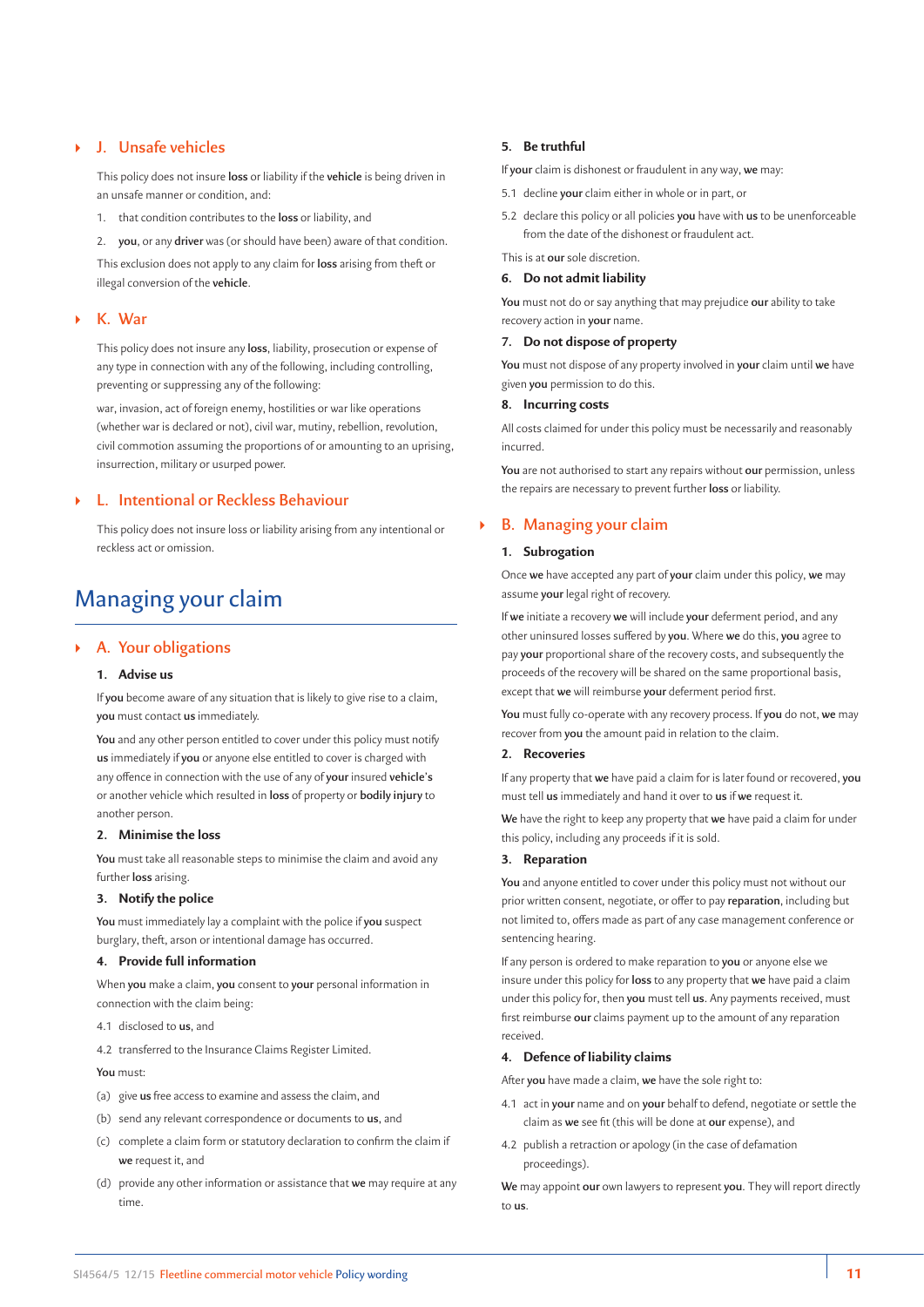#### **5. Discharge of liability**

**We** may elect at any time to pay **you**:

- 5.1 the maximum amount payable under the policy, or
- 5.2 any lesser sum that the claim against **you** can be settled for.

Once **we** have paid this (plus any defence costs already incurred) **our**  responsibility to **you** under the policy is met in full.

### **6. Waiver of subrogation (group companies)**

If **you** are a parent or **subsidiary** company in a **group of related companies**, **we** will waive any right of recovery **we** may have against any other company in the same group.

## General conditions

## ` **A. How we administer this policy**

#### **1. Cancellation and modification**

#### **By you**

**You** may ask **us** to cancel or modify this policy at any time. **We** must agree in writing to any modification before it will take effect.

#### **By us**

**We** may cancel or modify this policy by advising **you** (or **your** Agent) by letter, fax or email. Cancellation or modification will take effect at 4.00pm, on the 30th day after the date of **our** advice.

**We** will refund the proportion of unused premium paid, calculated from the date of cancellation.

If **you** pay **your** premium by instalments, **you** must pay **us** any unpaid instalments that are due.

## **2. Other insurance**

**You** must notify **us** as soon as **you** know of any other insurance policy that covers **you** for any of the risks covered under this policy.

If **you** or anyone else who can claim under this policy can claim under any other insurance, **we** will only pay over and above the limit payable by the other insurances.

#### **3. Interest of other parties**

If **we** are advised of any party having a financial interest over **your** insured assets, **we** may pay part or all of any valid claim proceeds to that party to the extent of their interest. This will form part of **our** obligations to **you** under this policy.

**You** consent to **us** transferring **your** relevant personal information to that party.

### **4. Separate insurance**

If more than one person or entity is named as 'The Insured' in the **schedule**, then all the parties are insured separately (as though a separate policy had been issued to each person/entity).

However, the maximum amount **we** will pay to all parties, is the amount stated in each part of this policy.

### **5. GST**

Where GST is recoverable by **us** under the Goods and Services Tax  $Act 1985$ 

- 5.1 all sums insured exclude GST, and
- 5.2 all sub limits exclude GST, and
- 5.3 all excesses include GST, and
- 5.4 GST will be added, where applicable, to claim payments.

#### **6. Monthly premiums**

If **you** choose to pay the premium monthly, then:

- 6.1 **you** must use the Deduction Authority **we** require, and
- 6.2 this policy is for the initial **period of insurance** starting on the 'from' date and ending on the 'to' date stated in the **schedule**.

The policy will be renewed for further monthly **periods of insurance** (as indicated in the **schedule**) by payment of each monthly premium due under the Deduction Authority.

## ` **B. Laws and acts that govern this policy**

#### **1. Acts of Parliament**

Where this policy refers to any Act of Parliament, it also includes any subordinate legislation made under it, and any subsequent Acts or regulations.

#### **2. Governing law and jurisdiction**

The law of New Zealand applies to this policy and the New Zealand Courts have exclusive jurisdiction.

#### **3. Insurance Law Reform Acts**

The exclusions and conditions in this policy are subject to **your** rights under the Insurance Law Reform Acts 1977 and 1985.

## ` **C. Your obligations**

#### **1. Comply with the policy**

**You** (and any other person or entity **we** cover) must comply with the conditions of this policy at all times. If **you** fail to comply, **we** may not pay **your** claim.

#### **2. Provide accurate information**

**You** must make sure all statements and representations that are made to **us**, at any time, either by **you** or anyone else, are truthful and complete.

#### **3. Reasonable care**

**You** must take reasonable care at all times to avoid circumstances that could result in a claim. **Your** claim will not be covered if **you** are reckless or grossly irresponsible.

#### **4. Change in circumstances**

**You** must tell **us** immediately if there is a material:

- 4.1 increase in the risk insured, or
- 4.2 alteration of the risk insured.

Once **you** have told **us** of the change, **we** may cancel or alter the premium and/or terms of this policy.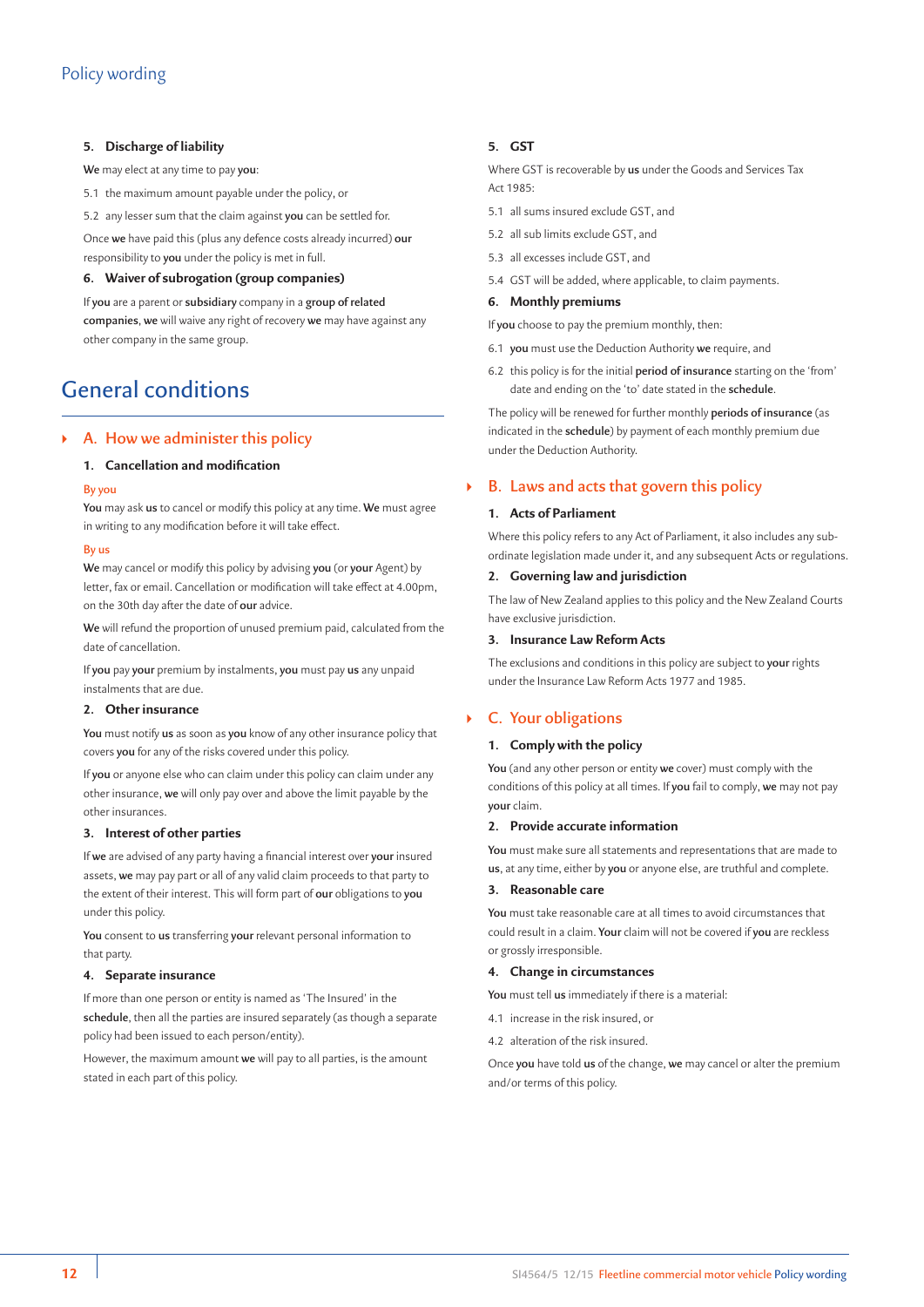If **you** fail to notify **us** about a change in the risk insured, **we** may:

- (a) declare this policy unenforceable, or
- (b) decline any subsequent claim either in whole or in part.

These actions will be taken from the date **you** knew, or ought to have known, of the increase or alteration in the risk insured.

*Information is 'material' where we would have made different decisions about either:*

*(a) accepting your insurance, or*

*(b) setting the terms of your insurance,*

*if we had known that information. If in any doubt, notify us anyway.*

### ` **D. Sum insured**

The sum insured stated in the **schedule** must fully represent the current **market value** of each **vehicle**. Alternative values such as book value, depreciated cost, written down residual value, will not be sufficient to comply with this condition.

## ` **E. Total loss**

If **we** settle a claim for the **vehicle** as an **agreed total loss**, the insurance on that **vehicle** ceases entirely from the date of the **loss**. No premium will be refundable for the unexpired **period of insurance** in respect of that **vehicle**. The **vehicle** then becomes **our** property.

## **Definitions**

The definitions apply to the plural and any derivatives of the bolded words. *For example, the definition of 'accidental' also applies to the words 'accidentally', 'accident' and 'accidents'.*

#### **accessory**

Any accessories and spare parts of the **vehicle** (including when temporarily removed from the **vehicle**), such as, but not limited to:

- 1. on board computers, or
- 2. telephone installations, or
- 3. load securing or protection equipment,

but excluding any item of electrical or communication equipment not permanently connected to the **vehicles** electrical system.

#### **accident**

Unexpected and unintended by **you** and anyone using the **vehicle**.

#### **act of terrorism**

any act, or preparation in respect of action, or threat of action designed to influence or coerce the government de jure or de facto of any nation or any political division thereof, or in pursuit of political, religious, ideological, or similar purposes to intimidate the public or a section of the public of any nation by any person or group(s) of persons whether acting alone or on behalf of or in connection with any organisation(s) or government(s) de jure or de facto, and that:

- 1. involves violence against one or more persons, or
- 2. involves damage to property, or
- 3. endangers life other than that of the person committing the action, or
- 4. creates a risk to health or safety of the public or a section of the public, or
- 5. is designed to interfere with or disrupt an electronic system.

#### **agreed total loss**

Where repair costs, as determined by **us**, equal or exceed 75% of the **vehicle's market value**.

#### **annual period**

The **period of insurance**, but no more than 12 months. However, if:

- 1. **you** pay the premium monthly, or
- 2. the **period of insurance** is for more than 12 months,

the annual period is any one 12 month period calculated from the date this policy first started, and consecutively thereafter.

#### **authorised person**

#### Any:

- 1. of **your** employees with authority to control the conduct of the **driver** of the **vehicle** concerned, and
- 2. other person who is of such senior capacity within **your** business that his or her knowledge is deemed at law to be the knowledge of **you**.

#### **bodily injury**

The **accidental** death of, or the **accidental** bodily injury to any person during the **period of insurance**, including sickness, disease, disability, shock, fright, mental anguish or mental injury.

#### **computer virus**

A set of corrupting, harmful or otherwise unauthorised instructions or code including a set of maliciously introduced unauthorised instructions or code, programmatic or otherwise, which propagate themselves through a computer system or network of whatsoever nature. This includes but is not limited to 'Trojan Horses', 'Worms' and 'Time or Logic Bombs'.

#### **driver**

The person driving the **vehicle**, including the person operating any component of the **vehicle** *(for example – a crane).*

#### **event**

Any one event or series of events arising from one source or original cause.

#### **electronic data**

facts, concepts and information converted to a form useable for communications interpretation or processing by electronic and electromechanical data processing or electronically controlled equipment.

It includes programs, software and other coded instructions for the processing and manipulation of data or the direction and manipulation of such equipment.

#### **general average**

General average and salvage charges incurred to avoid a covered under this policy that are determined by the contract of carriage, and/or the governing law and practice of the carriage.

#### **group of related companies**

A group of companies related to one another by virtue of such ownership.

#### **injury**

A bodily injury caused solely and directly by violent, accidental, external and visible means.